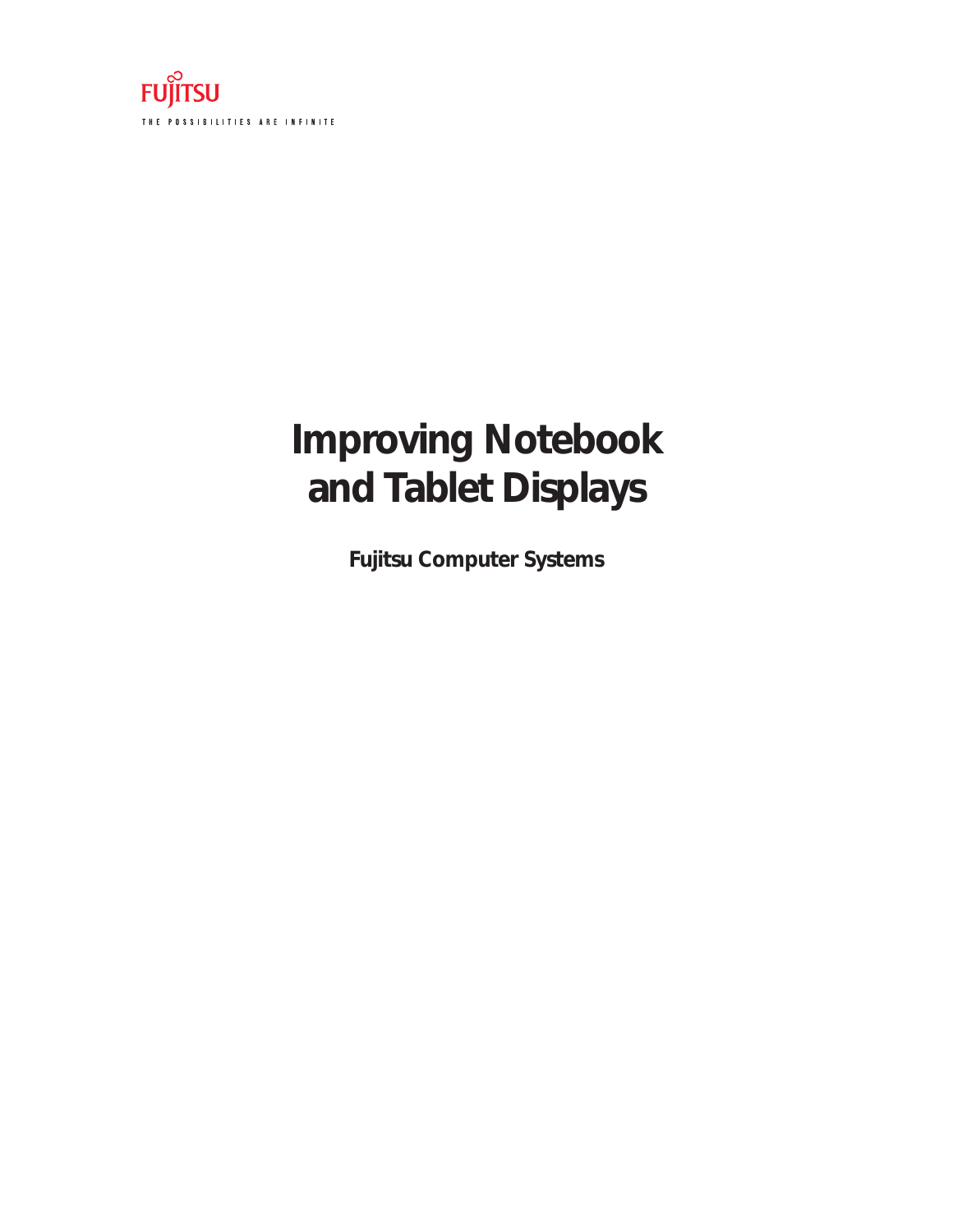

## Table of Contents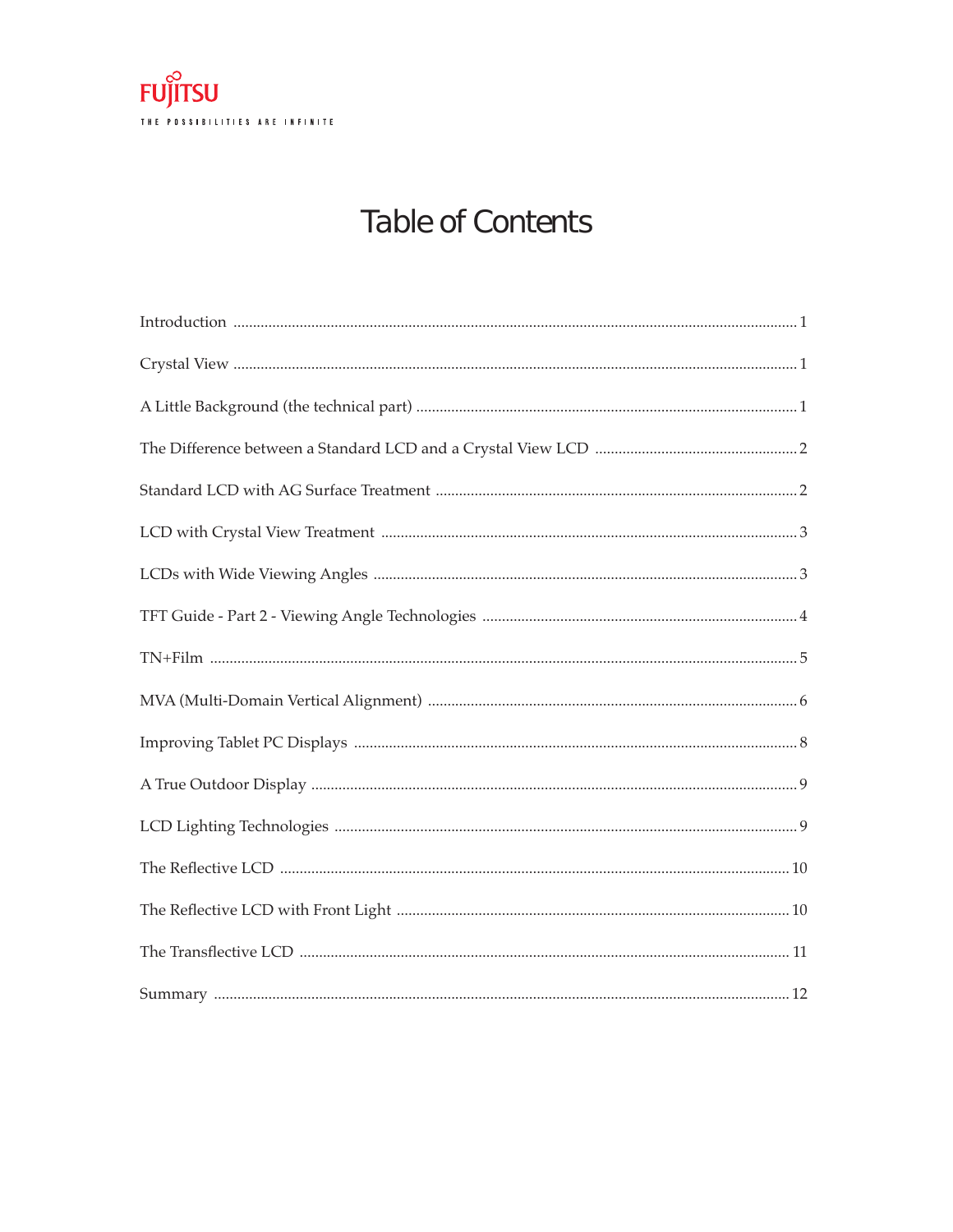### **Introduction**

Today, notebook computers are being used in an increasing number of applications. Consumer oriented models now sport displays up to 17.1" wide and feature TV tuners and DVD writers. Many of these models offer performance rivaling high-end desktop systems and are increasingly being used to play computer games featuring complex 3-D graphics. In commercial applications, especially those involving ultraportable notebooks and Tablet PCs, there are requirements for displays that are viewable in a variety of ambient light environments and have wide viewing angles. This paper will discuss the technologies necessary to meet the demands of these applications and what Fujitsu is doing to meet the varied display requirements of its customers.

### **Crystal View**

Early in 2003, Fujitsu began introducing consumer notebooks into the Japanese retail channel with LCDs that looked dramatically different than the displays people were used to seeing on notebooks. These displays looked more like flat screen CRTs than typical notebook LCDs and had an image clarity that really caught people's attention. These new displays proved to be an instant success and had a dramatic effect on the consumer notebook market first in Japan and then all over the world. So what was it about these displays that made them so special?

### **A Little Background (the technical part)**

We all remember from school that the speed of light in a vacuum is a constant, the "C" in  $E=MC^2$ . This constant speed is actually 299,792,458 m/s. However, when light is traveling in something other than a vacuum, i.e., air, water, or glass, its speed is not constant; it changes depending on the medium through which it is traveling. For example, when light transitions from traveling in air to traveling in water, it slows down. That causes it to bend or refract. We have all seen this as children when we poked a stick in the water and it looked like it was bent. Of course the stick was not bent, but the light reflecting off the part of the stick that was under the water was bent when it transitioned from water to air on its way to our eyes. You can also think of this in terms of resistance; water has a greater resistance to the passage of light, therefore light travels slower in water than air. Engineers have calculated a number for many materials (called the Refractive Index) which can be used to determine the speed of light through these materials. Here are some sample indices: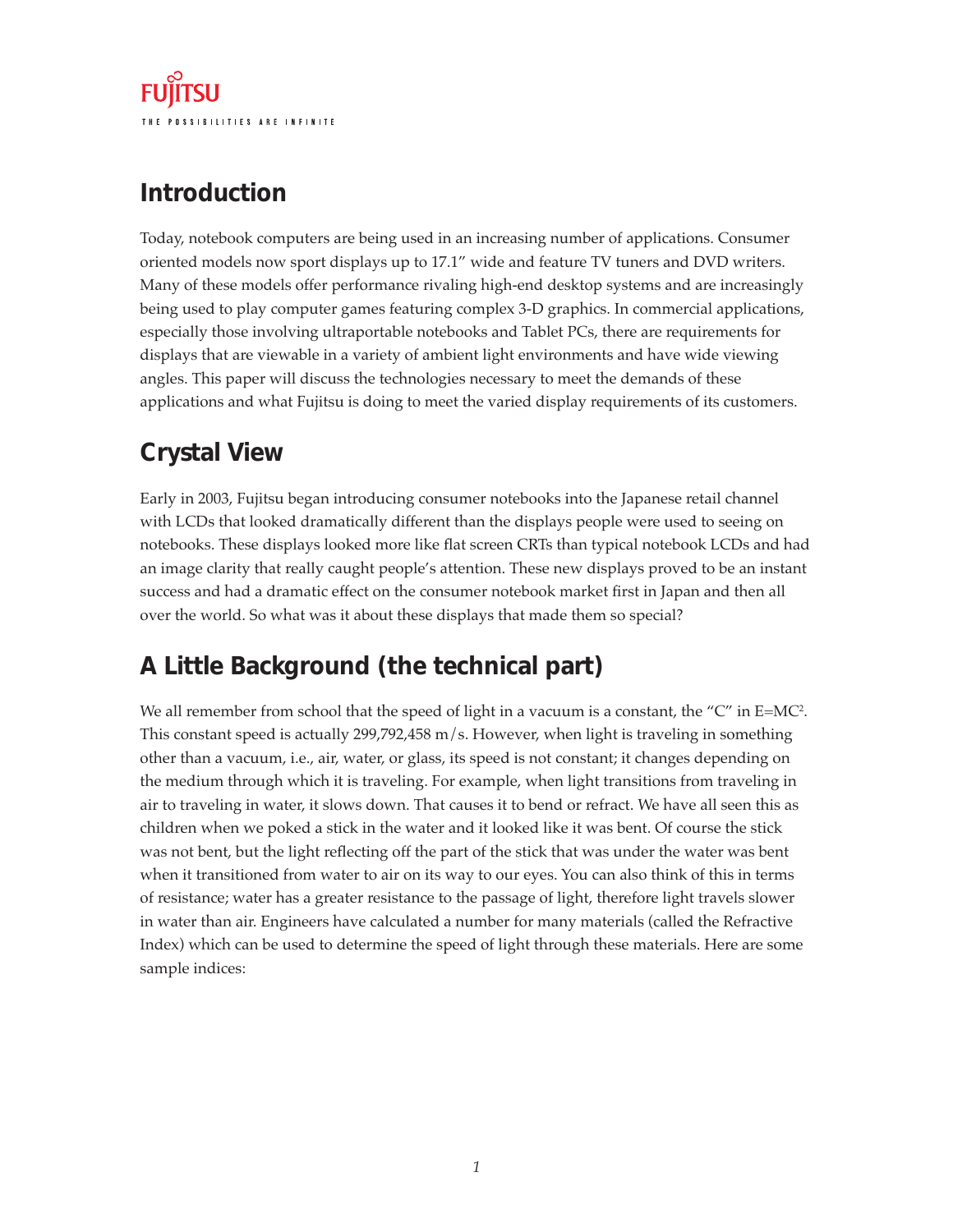

| <b>MATERIAL</b>                | <b>Index</b>      | <b>MATERIAL</b>   | <b>Index</b> |
|--------------------------------|-------------------|-------------------|--------------|
| Vacuum                         | 1.00000 (exactly) | Polystyrene       | 1.55         |
| Air (STP)                      | 1.00029           | Emerald           | 1.57         |
| Liquid Carbon Dioxide          | 1.20              | Light Flint Glass | 1.575        |
| Ice                            | 1.309             | Quartz            | 1.644        |
| Water $(20^{\circ} \text{ C})$ | 1.333             | Ruby              | 1.77         |
| <b>Ethyl Alcohol</b>           | 1.36              | Sapphire          | 1.77         |
| Sugar Solution (30%)           | 1.38              | Crystal           | 2.00         |
| <b>Fused Quartz</b>            | 1.46              | Diamond           | 2.417        |
| Glass                          | 1.5               | Iodine Crystal    | 3.34         |
| Sodium Chloride (Salt)         | 1.544             |                   |              |

To calculate the speed through any of these materials, simply divide the speed of light in a vacuum (299,792,458 m/s) by the refractive index of that material. When light transitions between materials with different refractive indices you have a condition referred to a "refractive index mismatch." This mismatch creates excessive glare and reflection.

I am sure at this point you are wondering what any of this may have to do with a shiny LCD, but hang in there, you will soon find out.

#### **The Difference between a Standard LCD and a Crystal View LCD**

 Most LCDs have an anti-glare (AG) treatment on their top surface to diffuse the glare from external lighting sources. This is also true of some older CRT monitors. This treatment consists of laminating a matte (rough) surface layer to the LCD. When glare hits this rough surface it bounces off at different angles so that only a small portion of the reflected glare hits your eyes. This is similar to a photograph with a matte finish. Unfortunately this treatment also distorts the image.

#### *Standard LCD with AG Surface Treatment*

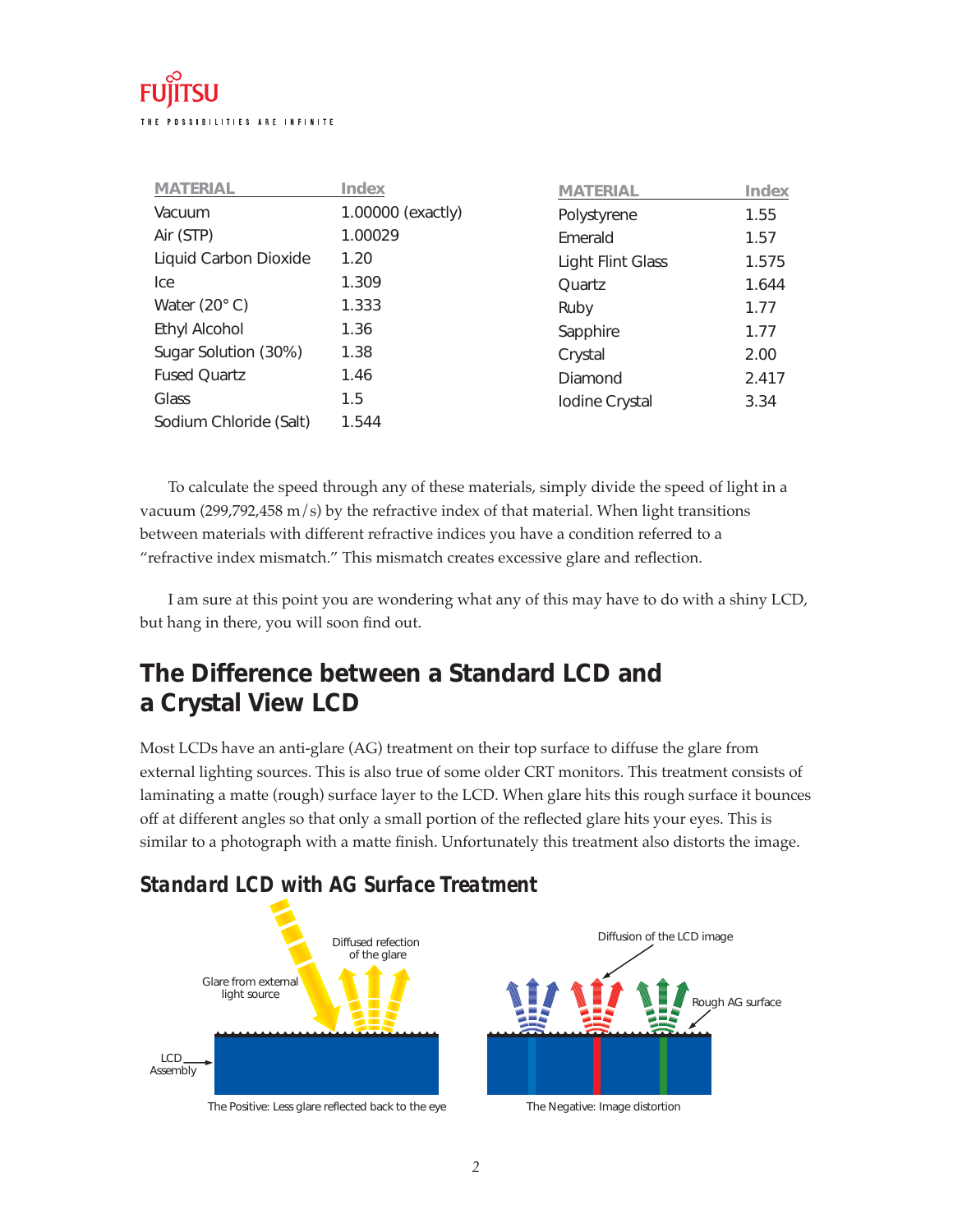

A Fujitsu Crystal View LCD does not have a rough AG surface. Instead, it has a coating of an anti-reflective (AR) chemical that actually reduces reflected glare by lowering the Refractive Index of the glass surface of the LCD to a number closer to that of air. This process is known as "index matching". This greatly reduces the refraction of the light as it hits the surface of the LCD. Also, because the surface of a Crystal View LCD is smooth, the image is crystal clear rather than distorted.



#### *LCD with Crystal View Treatment*

#### *LCDs with Wide Viewing Angles*

In a number of applications in both the consumer and commercial markets, customers have requirements for notebooks/tablets with displays that need to be seen by more than one person at a time. To meet this demand, Fujitsu has introduced a number of mobile systems with displays supporting wide viewing angles. For our purposes, viewing angle is defined as the number of degrees measured from a line perpendicular to the plane of the display in which the display is readable. This is usually defined as the angle at which the contrast ratio is greater than 10:1. So what is contrast ratio? In terms of LCD technology, it is the measurement of the difference in light intensity between the brightest white pixel and the darkest black pixel.

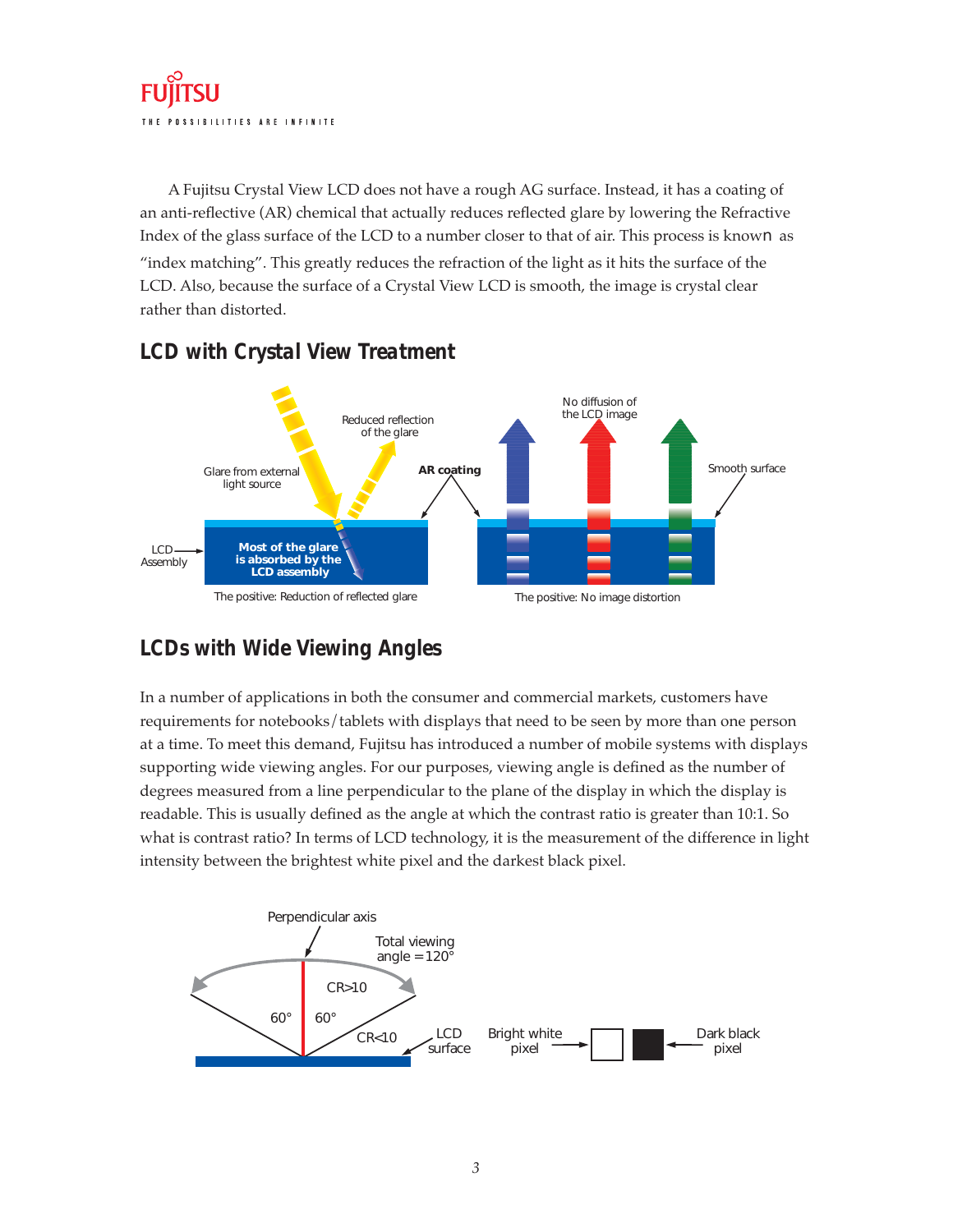#### *How to make an LCD with a wide viewing angle*

- 1. Start off with an LCD technology that naturally produces a wide viewing angle:
	- Multi-domain Vertical Alignment (Fujitsu)
	- In-Plane Switching (Hitachi/NEC)
	- Fringe Field Switching (BOEHydis)
	- Patterned Vertical Alignment (Samsung)
	- Advanced Super View (Sharp)
- 2. Add compensation films to a standard technology (Twisted Nematic) LCD

What follows is an article written by Udo Schroeder for Tom's Hardware Guide in June of 1999, so it is a little out of date (some of these technologies did not exist then, but they are really just variants of the existing technologies), but it still serves as a good primer on the different thin-film transistor (TFT) technologies. Note: In the illustrations, "on" and "off" refer to voltage being applied to a particular pixel. A pixel acts like a shutter. When it is open, light passes through (white); when it is closed, no light passes through (black). For some technologies, the pixels are naturally open and require the application of voltage to close them. For other technologies, the pixels are naturally closed and require the application of voltage to open them.

#### **TFT Guide - Part 2 - Viewing Angle Technologies**

TFT flat panel displays have two decisive disadvantages when you compare them with conventional cathode ray tube monitors:

 (1) When you view a TFT display from the side, you will quickly notice a dramatic loss of screen brightness and a characteristic change of displayed colors. Older flat panel displays typically have a viewing angle of 90 degrees, i.e. 45 degrees to each side. As long as there is only one viewer this isn't a problem. As soon as you invite a second viewer, for example a customer you want to show something to, or an additional player for an action game at home - then you won't have to wait too long to hear a complaint about bad display quality.

 (2) Quick scene changes, which are commonplace for video playback and games, demand performance that is just too much for today's slow liquid crystals. Slow response times result in distorted or streaked images. Classic examples of streak distortion can be seen when a stock exchange ticker is displayed, or when a jet fighter flies through a valley in an action game.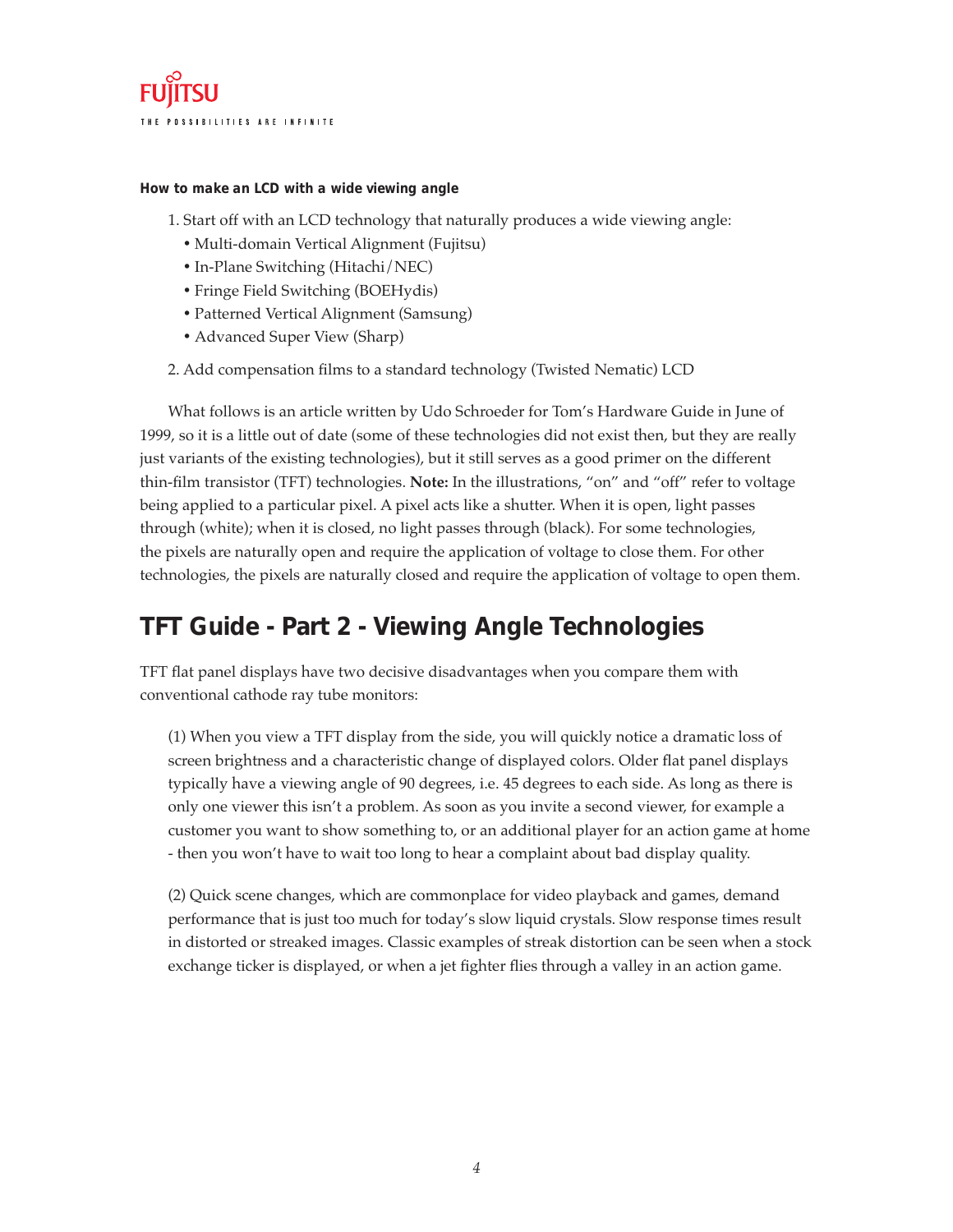The flat panel manufacturers are not resting on their laurels and have recently introduced the first models with improved technology to the market. The most important technologies available are TN+Film, IPS (or 'Super-TFT') and MVA, all of which are explained in the following sections of this article.



Figure 1: TN+Film displays align their liquid crystals perpendicular to the substrate, in the same way as standard TFTs do. A film on the upper surface increases the viewing angle.

From a technical point of view, the TN+Film solution is the simplest to implement. The flat panel manufacturers use the relatively old standard TFT (Twisted Nematic) technique. A special film (retardation or discotic film) is applied to the top surface of the panel which improves the horizontal viewing angle through the film from about 90 degrees to approximately 140 degrees. However, the poor contrast ratio and the slow response time remain unchanged. The TN+Film method isn't the best solution but it is definitely the most inexpensive as the manufacturing yield is relatively high (virtually identical to that of standard TN displays).

#### **IPS (In-Plane Switching Or Super-TFT)**



Figure 2: When a voltage is applied, the molecules are aligned parallel to the substrate.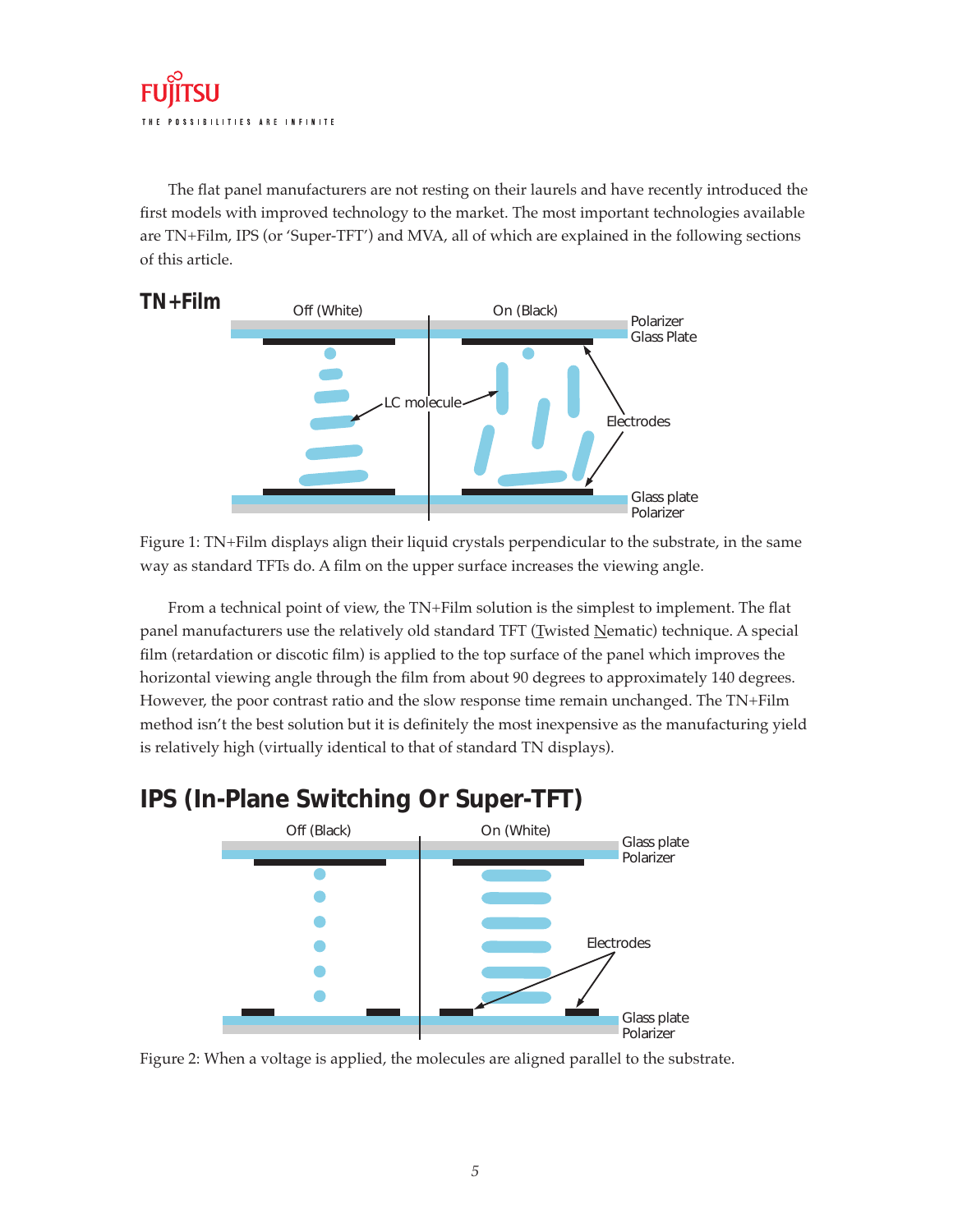

IPS or 'In-Plane Switching' was originally developed by Hitachi, however NEC and Nokia now also produce displays that use this technology.

The difference to the twisted nematic displays (TN or TN+Film) is that the molecules of the liquid crystal are aligned parallel to the substrate.

Excellent viewing angles up to 170 degrees, such as are known from cathode ray tubes, are attained using IPS or Super-TFT technology. However, the technology also has a disadvantage: due to the parallel alignment of the liquid crystals, the electrodes may not be located on both glass surfaces as with twisted nematic displays. Instead, they must be implemented in a comb-like style on the lower glass surface. This ultimately leads to a reduction of contrast and therefore a stronger backlight is required in order to raise the brightness to the required level again. The response time and contrast are hardly improved in comparison with conventional TFTs.

#### *MVA (Multi-Domain Vertical Alignment)*



Figure 3: MVA by Fujitsu. From a technical point of view, the best compromise for wide viewing angles and short response times.

In our opinion, Fujitsu has found an ideal compromise. MVA attains viewing angles up to 160 degrees - i.e. still very good - as well as offering high contrast ratios and short response times.

How does MVA work? The letter **M** in MVA stands for 'multi-domains'. These are areas in a color cell. Figure 3 shows multi-domains that are formed by the use of protrusions. Fujitsu currently manufactures panels whose individual cells have up to four such domains.

**VA** stands for 'vertical alignment' and is a term which is somewhat misleading because the LC molecules (in their static state) are not completely vertically aligned due to the protrusions (see above, Off, i.e. black state). When an electrical field is created by applying a voltage, the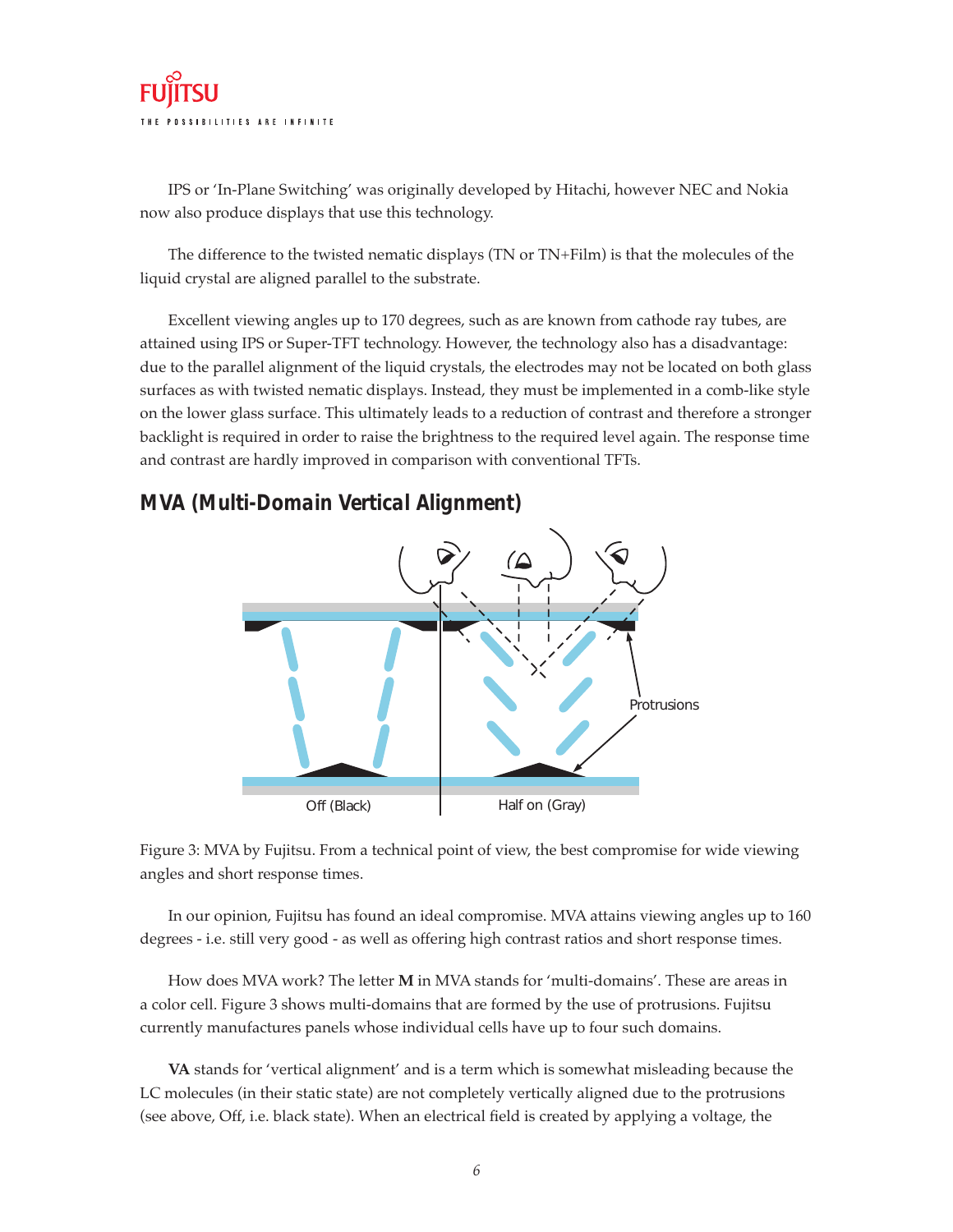

crystals are horizontally aligned and the back light can then pass through the various layers. MVA offers faster response times than IPS and TN+Film technologies which is an important factor for video and game performance. The contrast is generally better, however this can vary somewhat depending on the viewing angle.



#### **Evaluating Different Viewing Angle Technologies**

Figure 4: MVA offers faster response times and very good viewing angles, however, the market share of Fujitsu technology is still quite small.

The **TN+Film** solution does not result in notable improvements in the response time. Having said this, these systems are low-cost, have a high production yield and improve the viewing angle to acceptable values. The market share of these displays will fall back in the long term.

**IPS** can already claim a high share of the market as there are a number of manufacturers, e.g., Hitachi and NEC, that have backed this technology. Decisive factors for the success of these displays are the high viewing angle up to 170 degrees and the acceptable response times.

From a technical point of view, MVA is the best solution. Viewing angles up to 160 degrees are almost as good as cathode ray tube monitors. The response times of approximately 20 milliseconds are also suitable for video playback. The market share of these displays is still very small but growing<sup>1</sup>.

1 Udo Schroeder, Tom's Hardware Guide, June 1999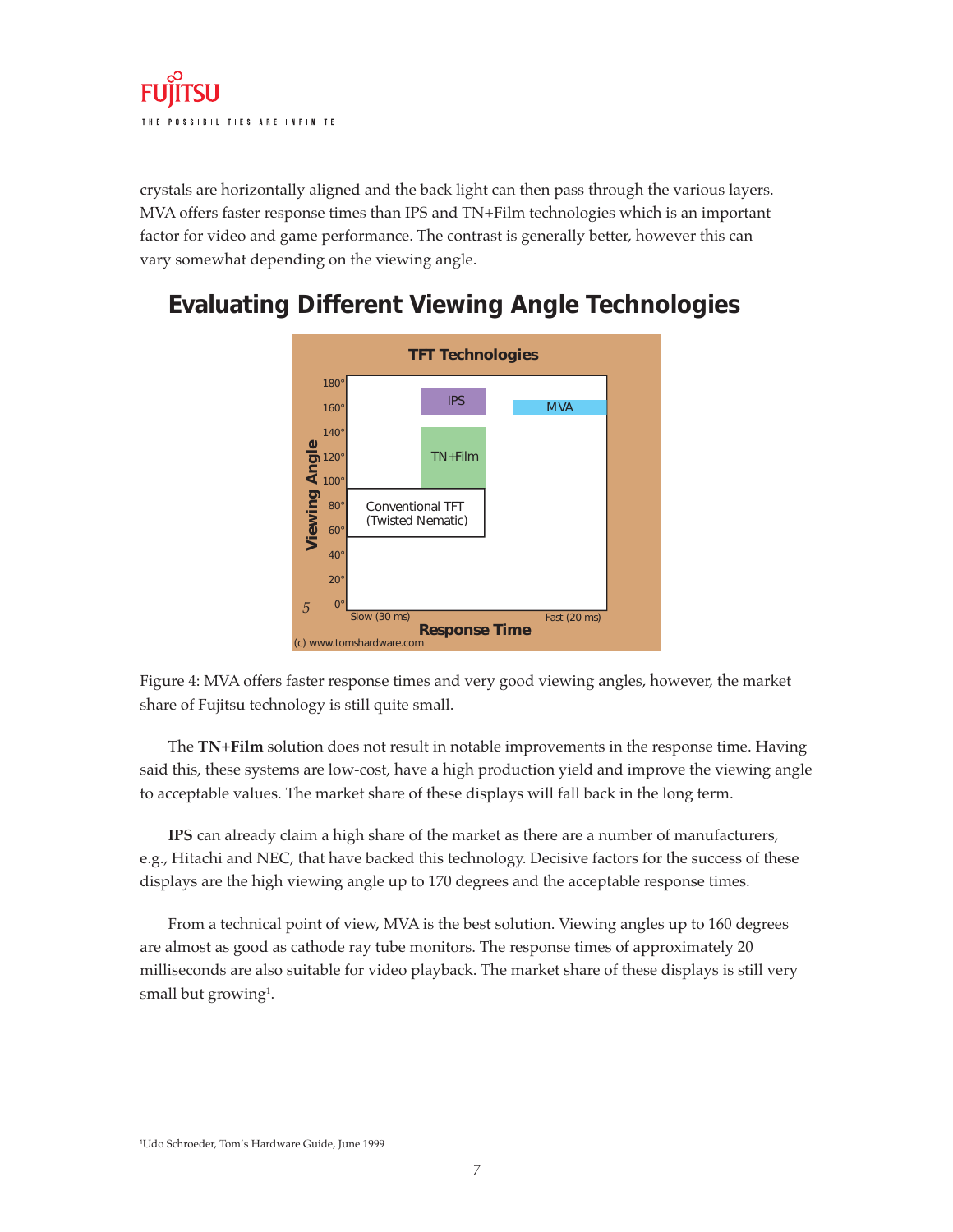

#### *Improving Tablet PC Displays*

Tablet PCs have special display challenges. First, they are often used in applications where the lighting environment makes viewing an LCD difficult. Second, the shield that sits in front the LCD, to protect it from the Tablet PC stylus, greatly increases glare and reflection while reducing the light coming from the LCD. There are basically two steps a vendor can take to optimize the display of a Tablet PC.

- 1. Start out with a bright LCD with an excellent viewing angle. Fujitsu uses an LCD with a luminosity (brightness) rating of 180 candela/m2, usually referred to as "nits" and a viewing angle that exceeds 160°.
- 2. Minimize the optical interference of the LCD shield.

The biggest cause of this optical interference from the LCD shield is the creation of an air gap between the shield and the surface of the LCD. This air gap creates three different refractive index mismatches, which significantly increase glare and decrease transmissivity. See the illustration below.



There are essentially three ways you can deal with this problem. The first is to completely eliminate the LCD shield altogether. This can be done if the top surface of the LCD can be made hard enough to withstand the constant tapping and scratching of the stylus. Thus far, no LCD manufacturer had developed an upper polarizer hard enough to meet this requirement. Additionally, even if the upper polarizer were made hard enough to withstand the day-to-day wear and tear of the stylus, if it were to be damaged the entire LCD would have to be replaced, a very expensive proposition.

 The second method is to bond the LCD shield directly to the LCD using an index-matching adhesive, either epoxy or silicone. While this technology is commercially available, it is labor intensive and therefore expensive. It also has the same LCD replacement issue as the first method. Because the shield is now permanently bonded to the LCD, if it becomes damaged, the entire assembly (including the LCD) must be replaced.

 $^2$ The upper surface of the LCD shield has a roughened anti-glare (AG) surface to provide friction to the stylus point so that the user gets the proper tactile feedback for accurate digital inking and handwriting recognition.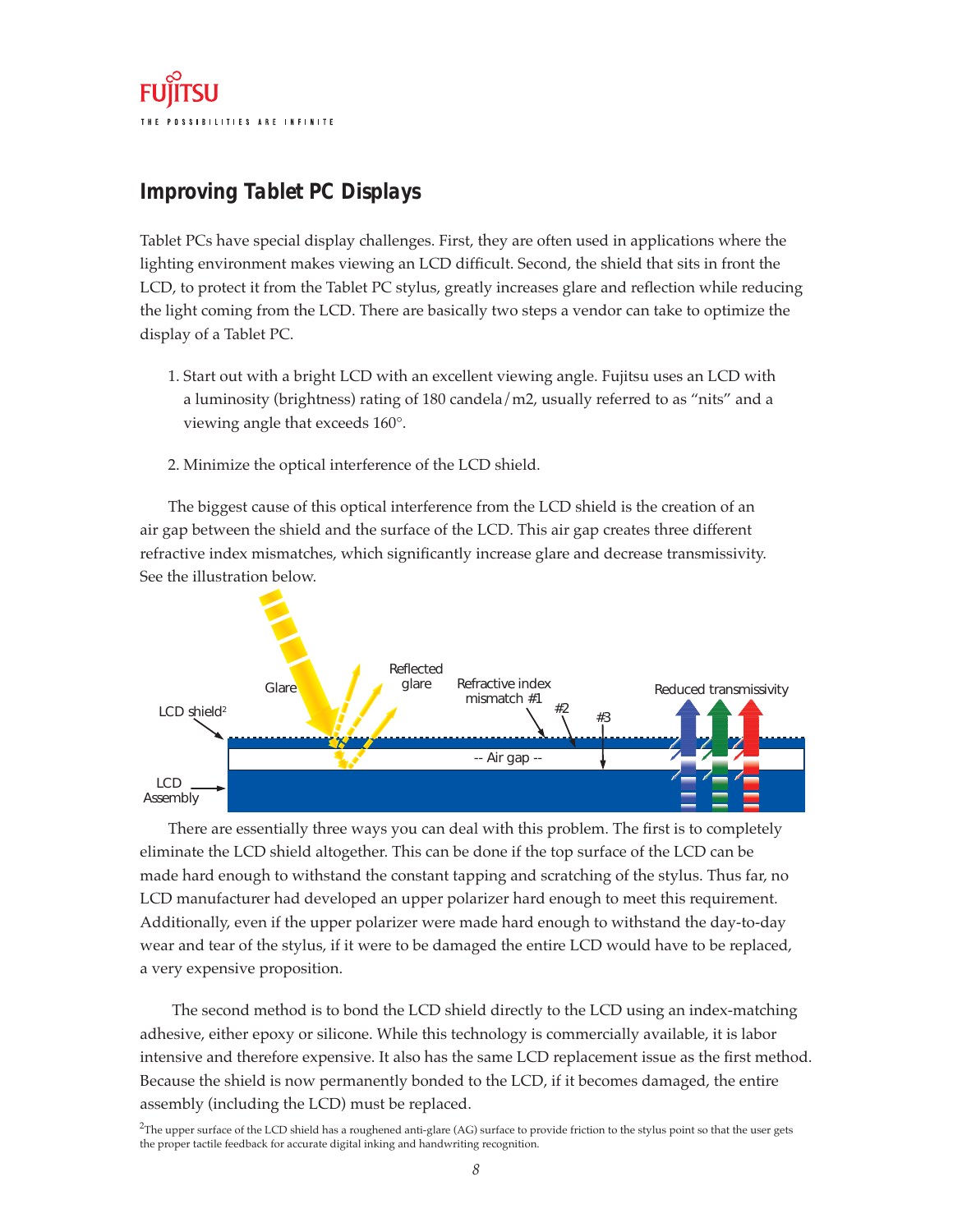The third, and best, method is to coat the three surfaces that are exposed to air with an anti-reflective (AR) chemical (similar to the Crystal View treatment described on Page 3). This does not eliminate the air gap but neutralizes its negative effect. It is also cheaper to implement without LCD replacement should the LCD shield need replacing.



The process described on this page will be offered as an option on both the Fujitsu Stylistic® ST5000 Tablet PC and the LifeBook® T4000 Tablet PC.

### **A True Outdoor Display**

While the Tablet PC display enhancement described earlier will significantly improve the viewability of Tablet PCs in almost any lighting situation, sometimes there is no substitute for a true outdoor display system. To understand the difference between an LCD designed for outdoor usage and a standard (indoor) LCD you have to understand how LCDs are lit.

### **LCD Lighting Technologies**

All LCDs work by projecting light through a layer of liquid crystals which are electronically manipulated to act like a matrix of little shutters called pixels. This light source does not have to be behind the liquid crystal layer. It can be behind it, in front of it, or both. By far, the most popular lighting method is transmissive or backlit. These LCDs use a cold-cathode fluorescent tube with a diffuser or an array of LEDs to light the LCD from behind. Transmissive technology works best in indoor or dim ambient light conditions. It does not work well in bright sunlight. The vast majority of notebooks use transmissive technology, including all Fujitsu LifeBook notebooks.

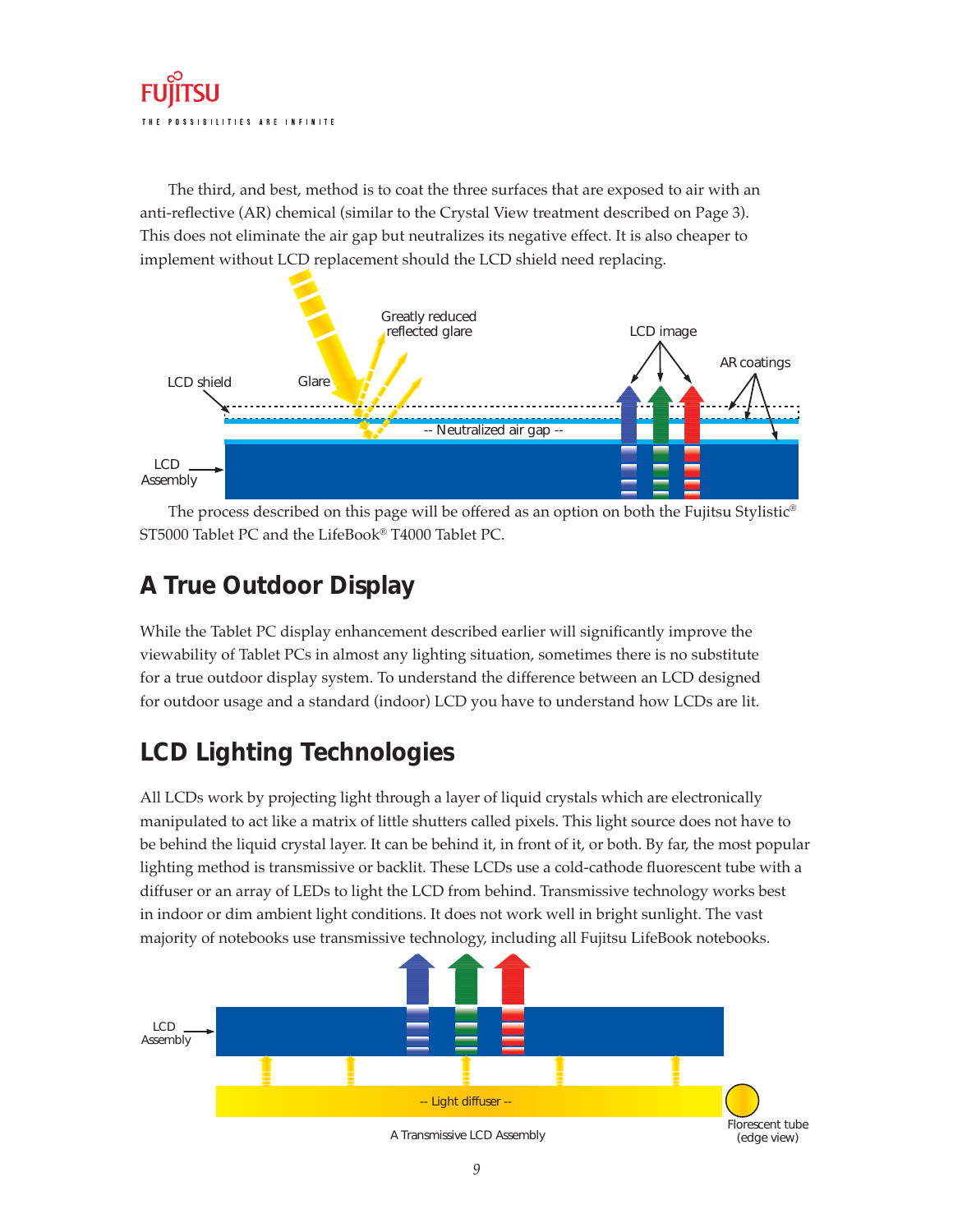

#### **The Reflective LCD**

The problem with using a transmissive LCD in bright sunlight is that you are trying to compete with the incredible brightness of the sun with a fluorescent light running on batteries. A reflective LCD, on the other hand, replaces the backlight assembly with a mirror and uses the sun's own light for the LCD, therefore, the brighter the sun, the brighter the display.



A Reflective LCD Assembly

The main drawback of the reflective design is that it is totally dependent on the amount of ambient light available for its brightness. Indoors or at night, it can become totally unusable. Another drawback of the reflective design is that -compared to the transmissive technology - it has a very low contrast ratio. As noted earlier, contrast ratio, is the measurement of the difference in light intensity between the brightest white pixel and the darkest black pixel. Transmissive LCDs generally have contrast ratios between 200:1 and 600:1. Reflective LCDs generally have contrast ratios of about 10:1. Why the huge difference? Remember when we talked about pixels as being little light shutters. A shutter that is fully open will be very bright and one that is fully closed will be dark. Actually, each pixel is composed of three sub-pixels (sub-shutters), one each for the colors: red, green, and blue. As well as being fully open or closed, each sub-pixel can be partially open or closed, usually 64 gradations, allowing the LCD to display 262,144 colors. Because a reflective LCD must get its light from the outside, it can never fully close its shutters. Closed shutters do not let light in. Shutters that are partially open let light in but also let light out. Therefore, the pixels that are supposed to black (closed) can never be completely black, so the difference between the brightest white pixel and the darkest black pixel will be much reduced.

#### **The Reflective LCD with Front Light**

As you might guess, this technology is similar to the reflective LCD but adds a front light assembly to supplement the available ambient light.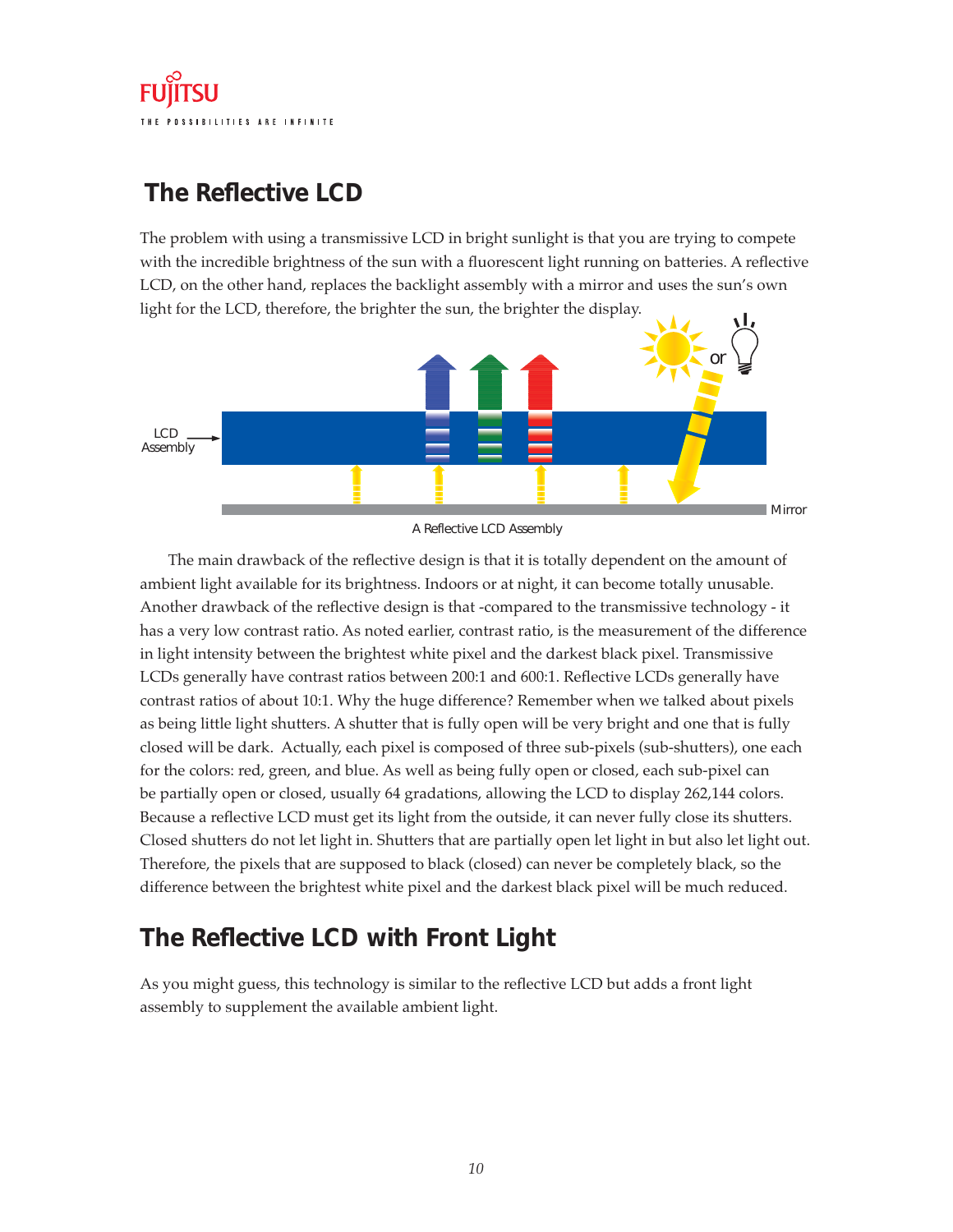

The addition of a front light makes a reflective LCD usable in all lighting situations; however the issue of a low contrast ratio still remains. The Fujitsu Stylistic ST5021 Tablet PC uses this technology. The LCD in this model is designed and manufactured by Fujitsu. It is generally considered to be the best implementation of this technology available today.

#### **The Transflective LCD**

This technology is a combination of transmissive and reflective technologies, "transmissive" in that it incorporates a backlight and "reflective" because it also has a mirror. In this case, the mirror is perforated to allow the light from the backlight to shine though.



In terms of performance and appropriate use, a transflective LCD is similar to a reflective LCD. They both work very well outdoors in bright sunlight but both have low contrast ratios. Transflective LCD technology is most commonly used in Pocket PCs.

From these descriptions, it should be apparent that there is no one LCD lighting technology that is ideal for all situations. Our goal at Fujitsu is to offer a choice of LCD options to allow you to select the technology that best cmeets your needs.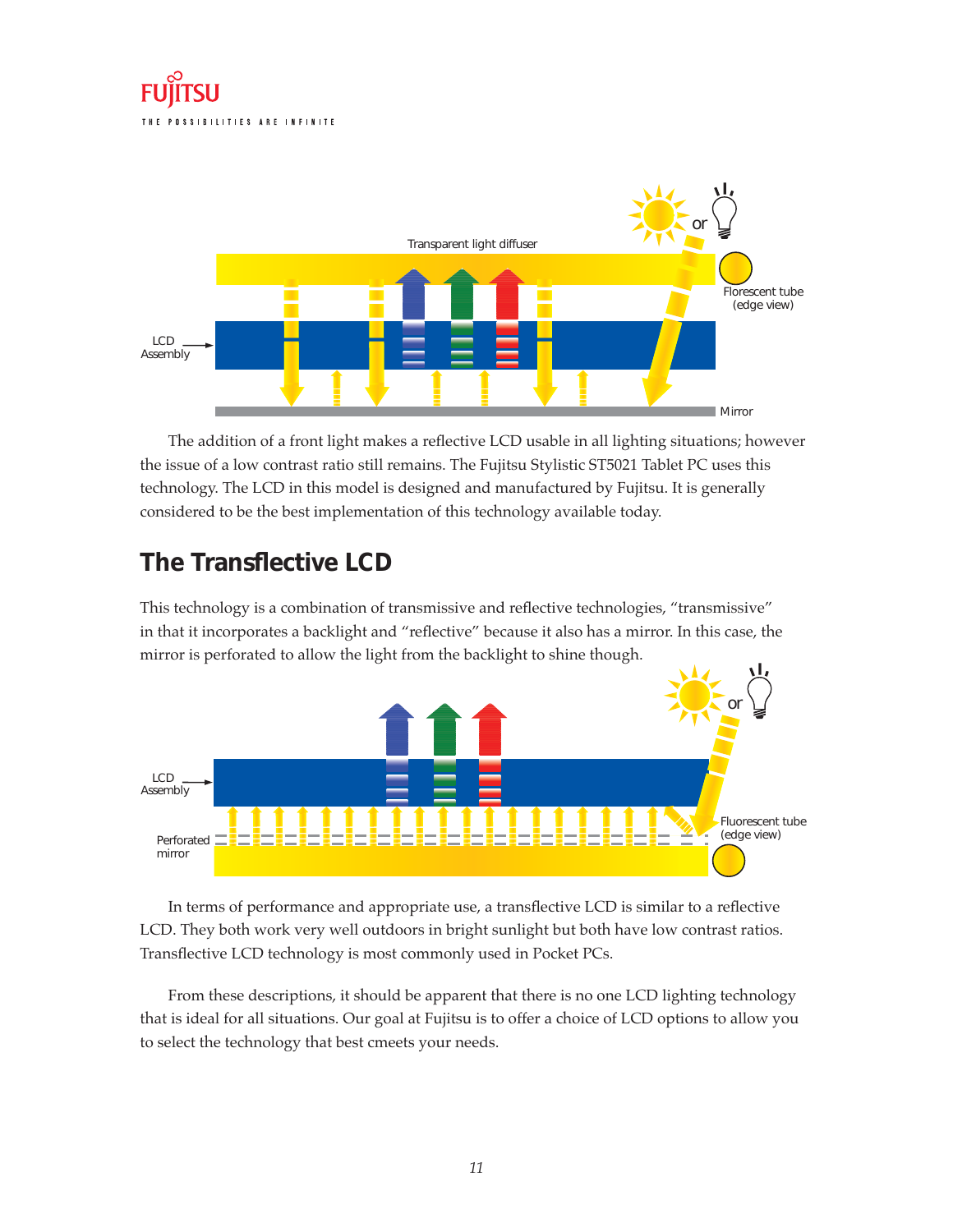**FUJITSU** THE POSSIBILITIES ARE INFINITE

#### **Summary**

We hope you have found this paper useful in gaining a *basic* understanding of the various display technologies Fujitsu is utilizing in its notebook and tablet products. It is certainly not intended to be an all-inclusive or highly technical document on LCD technology. If you are interested in basic nuts and bolts information on LCD technology, please refer to these articles on the Web:

http://www.pctechguide.com/07panels\_LCDs.htm

http://graphics.tomshardware.com/display/19990624/tft1-09.html

*Fujitsu, the Fujitsu logo and LifeBook are registered trademarks of Fujitsu Limited. Stylistic is a registered trademark of Fujitsu Computer Systems Corporation. All other trademarks and product names are the property of their respective owners.* 

*Copyright 2005 Fujitsu Computer Systems Corporation. All rights reserved.*